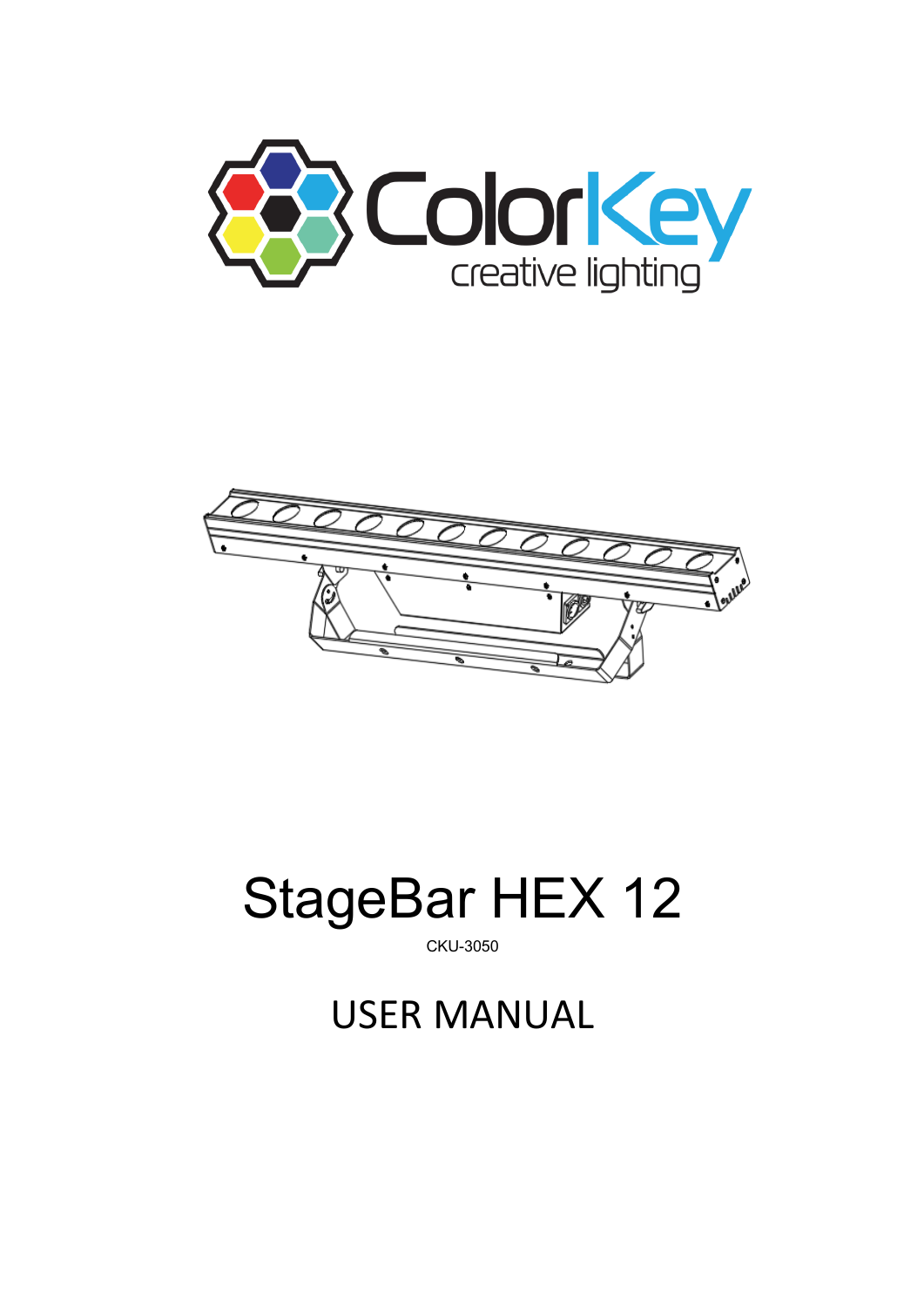### **Table of Contents**

Please read these instructions carefully before use. Operating this fixture according to these instructions is important to avoid any possible damage or accidents caused by misuse.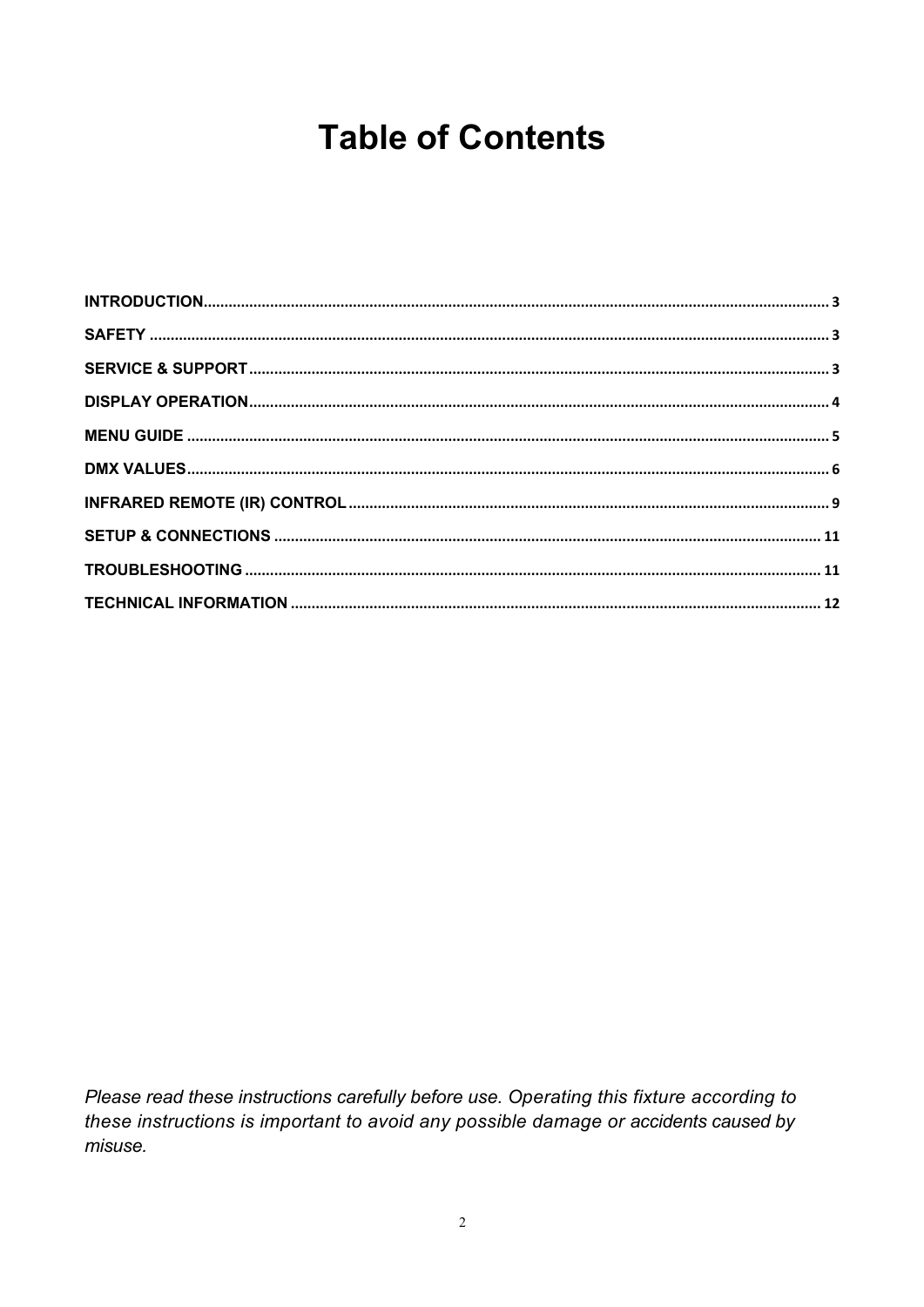### **Introduction**

### **Package Contents**

- StageBar HEX 12
- PowerCon Locking Power Cable
- IR Remote
- User Manual

# **Safety**

**Caution!** Opening this unit voids warranty. Contact ColorKey for any service requests.

**Warning!** To avoid electrical shock, be sure to disconnect power before any service or when moving or setting up the fixture.

**Caution!** Avoid direct eye exposure with the fixture when on.

- This fixture is for indoor use only.
- This fixture must be installed a minimum distance of 5 meters (16'4") away from any lighted objects.
- Do not install or operate this fixture near flammable materials.
- This device must be installed, operated, and maintained by a qualified professional.
- Please check if the voltage is in accordance with the rated power before installing.
- Do not operate this fixture if the power cord has been damaged. Turn off fixture and replace with a power cord of similar rating.

### **Service & Support**

Your ColorKey product includes a 2-year warranty. For technical support or to register your product, please visit https://www.colorkeyled.com/support/

You can also reach us by phone Monday thru Friday, 8:30am – 5pm PST at (818) 578-4030.

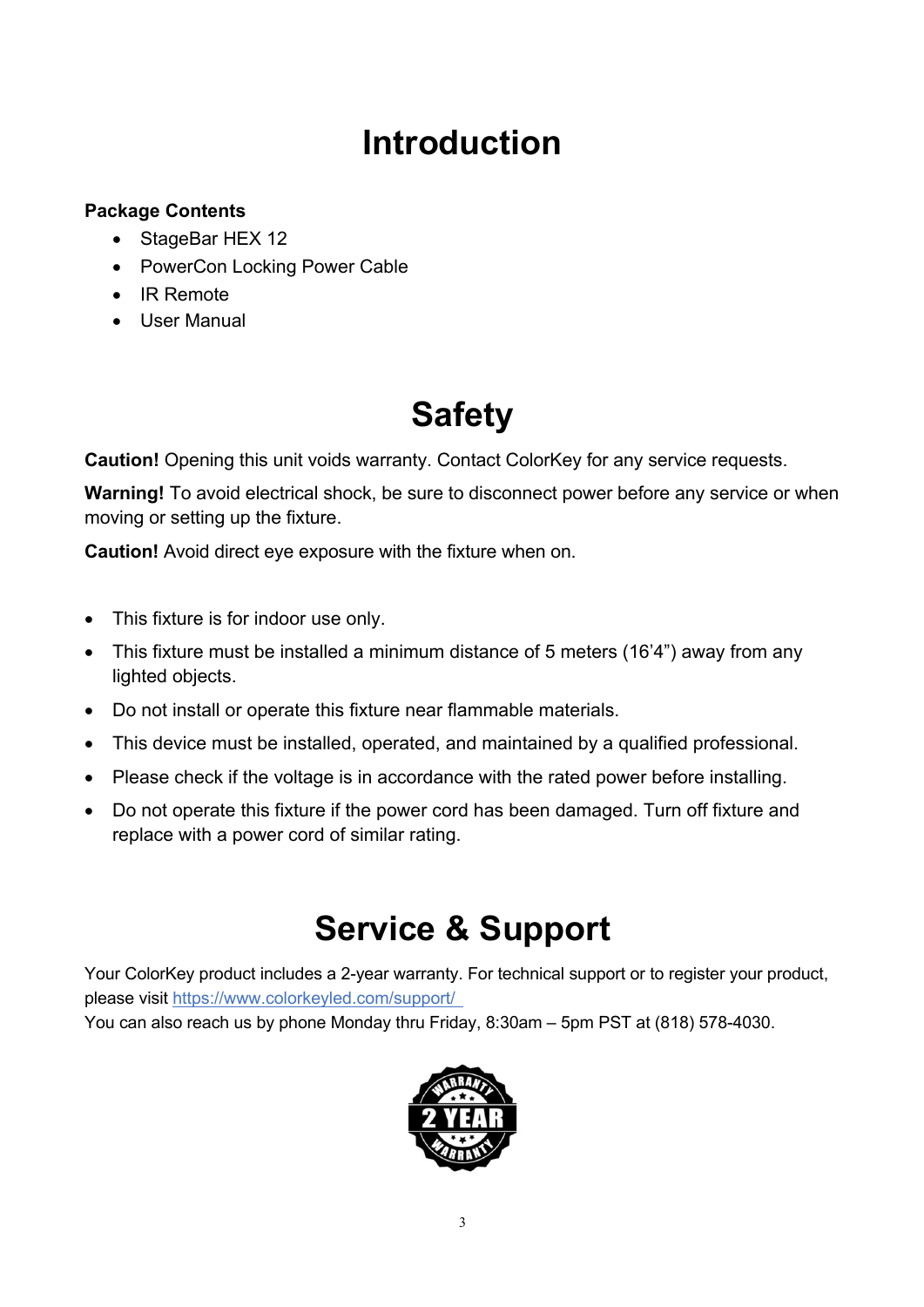# **Display Operation**



- MENU: Access the menu/Scroll through menu options
- UP: Scroll through menu selection or increase parameter
- DOWN: Scroll through menu selection or parameters decrease
- ENTER: Open/Select the current menu option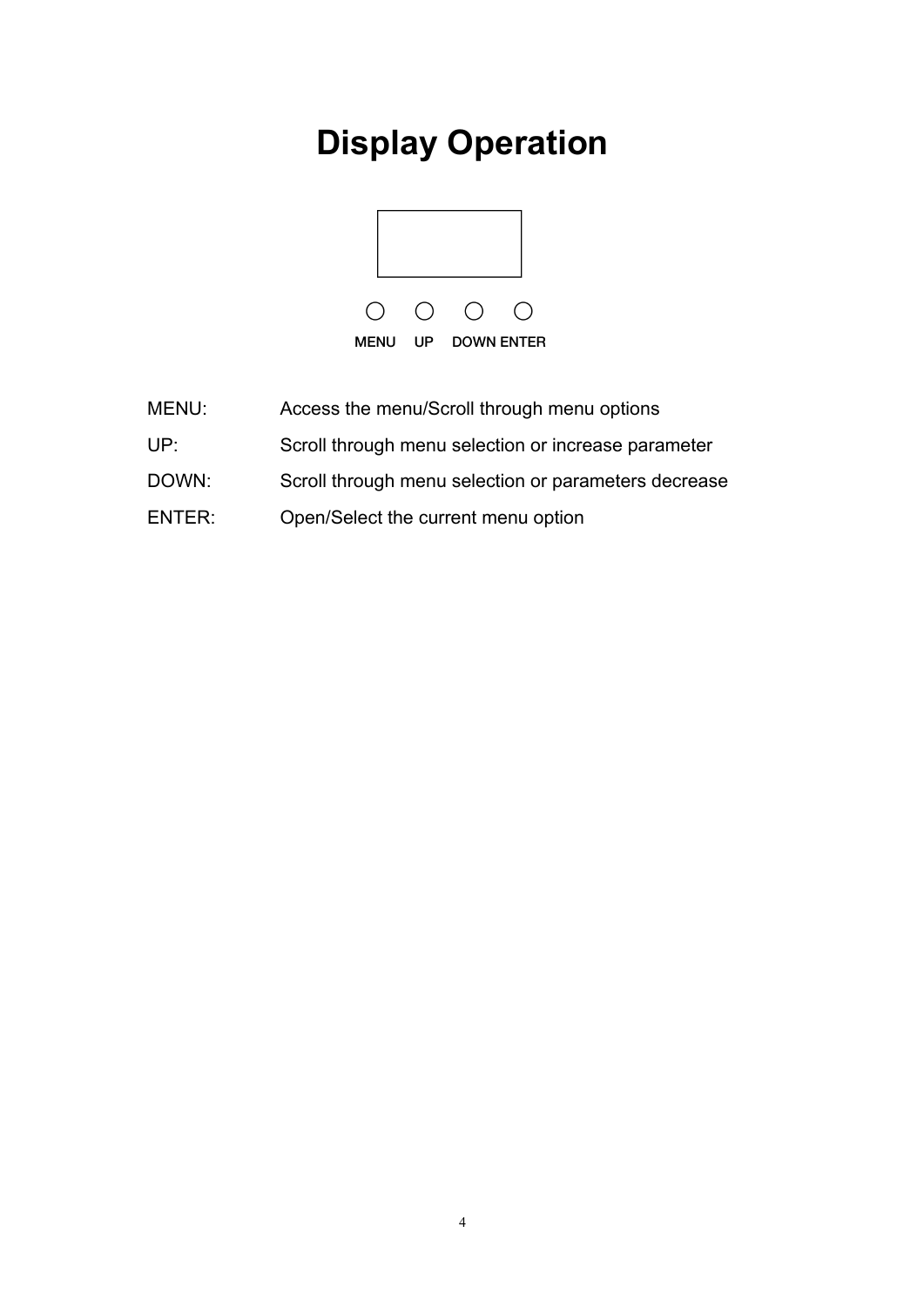### **Menu Guide**

| <b>Menu Item</b> | <b>Values</b> | <b>Function</b>             |
|------------------|---------------|-----------------------------|
| A001             | 001-512       | <b>DMX Address Seting</b>   |
| 06CH             | 6/8/11/72     | <b>Channel Select</b>       |
| <b>CC50</b>      | 00-99         | Color Jump Mode             |
| Ed50             | 00-99         | Color Pulse Mode            |
| Er50             | 00-99         | Colors Run Mode 1           |
| Po <sub>50</sub> | 00-99         | Colors Run Mode 2           |
| <b>Tr50</b>      | $00 - 21$     | <b>Pixel Colors Mode</b>    |
| Tu <sub>50</sub> | 00-99         | Pixel Colors Mode speed     |
| <b>BE50</b>      | $00 - 99$     | Sound to Dimmer Mode        |
| R255             | 000-255       | Red Color dimming           |
| G255             | 000-255       | Green Color dimming         |
| <b>B255</b>      | 000-255       | <b>Blue Color dimming</b>   |
| W255             | 000-255       | White Color dimming         |
| Y255             | 000-255       | Amber Color dimming         |
| P255             | 000-255       | UV Color dimming            |
| ST <sub>00</sub> | 000-255       | Strobe Speed (slow to fast) |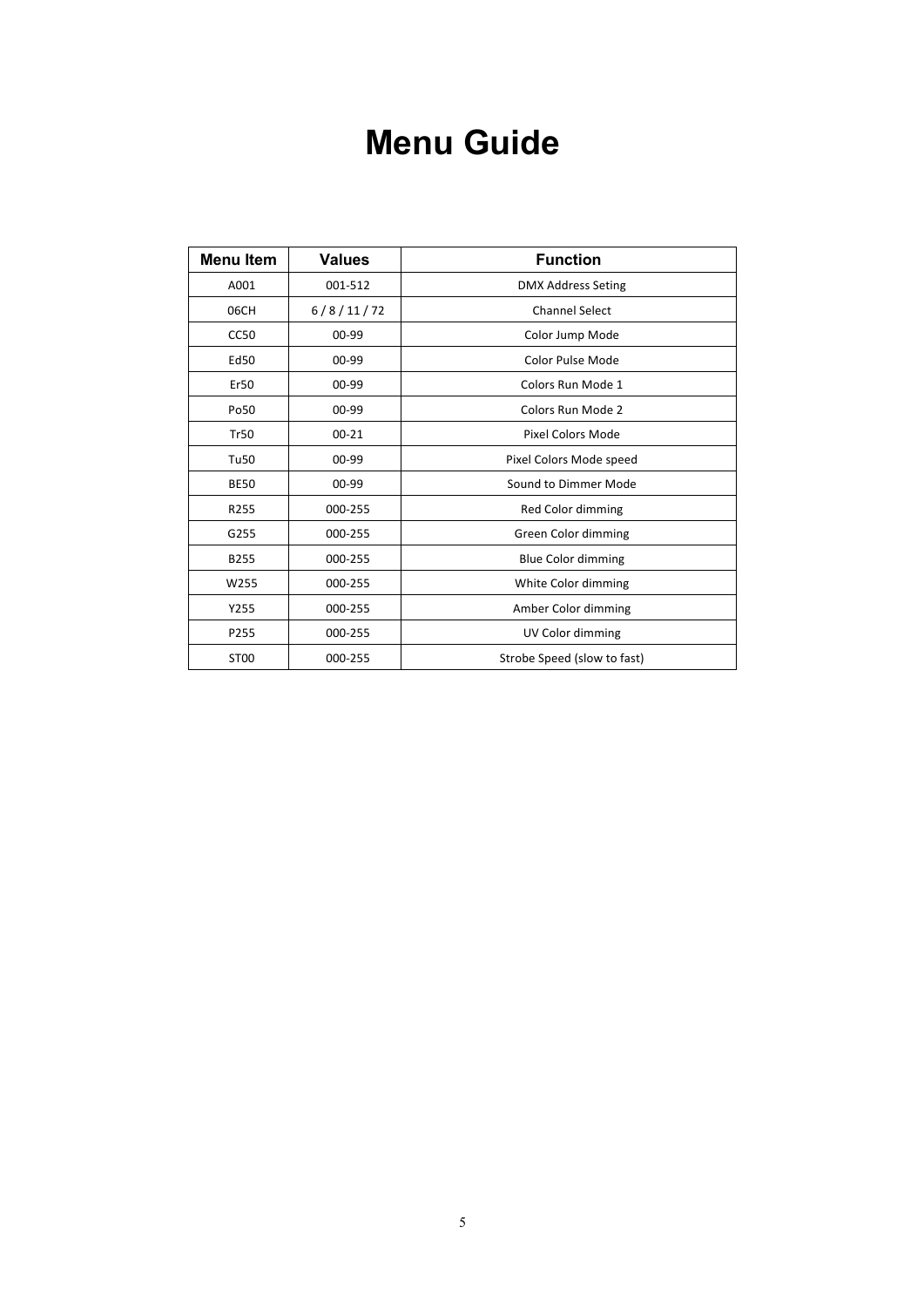### **DMX Values**

#### *channels mode*

| Channel        | Value     | <b>Function</b>                     |
|----------------|-----------|-------------------------------------|
| 1              | $0 - 255$ | Red dimming (from dark to bright)   |
| $\overline{2}$ | $0 - 255$ | Green dimming (from dark to bright) |
| 3              | $0 - 255$ | Blue dimming (from dark to bright)  |
| 4              | $0 - 255$ | White dimming (from dark to bright) |
| 5              | $0 - 255$ | Amber dimming (from dark to bright) |
| 6              | $0 - 255$ | UV dimming (from dark to bright)    |

#### *channels mode*

| <b>Channel</b> | Value     | <b>Function</b>                             |
|----------------|-----------|---------------------------------------------|
| 1              | $0 - 255$ | Master Dimmer RGBWA+UV(from dark to bright) |
| 2              | $0 - 255$ | Strobe (from slow to fast)                  |
| 3              | $0 - 255$ | Red dimming (from dark to bright)           |
| 4              | $0 - 255$ | Green dimming (from dark to bright)         |
| 5              | $0 - 255$ | Blue dimming (from dark to bright)          |
| 6              | $0 - 255$ | White dimming (from dark to bright)         |
| 7              | $0 - 255$ | Amber dimming (from dark to bright)         |
| 8              | $0 - 255$ | UV dimming (from dark to bright)            |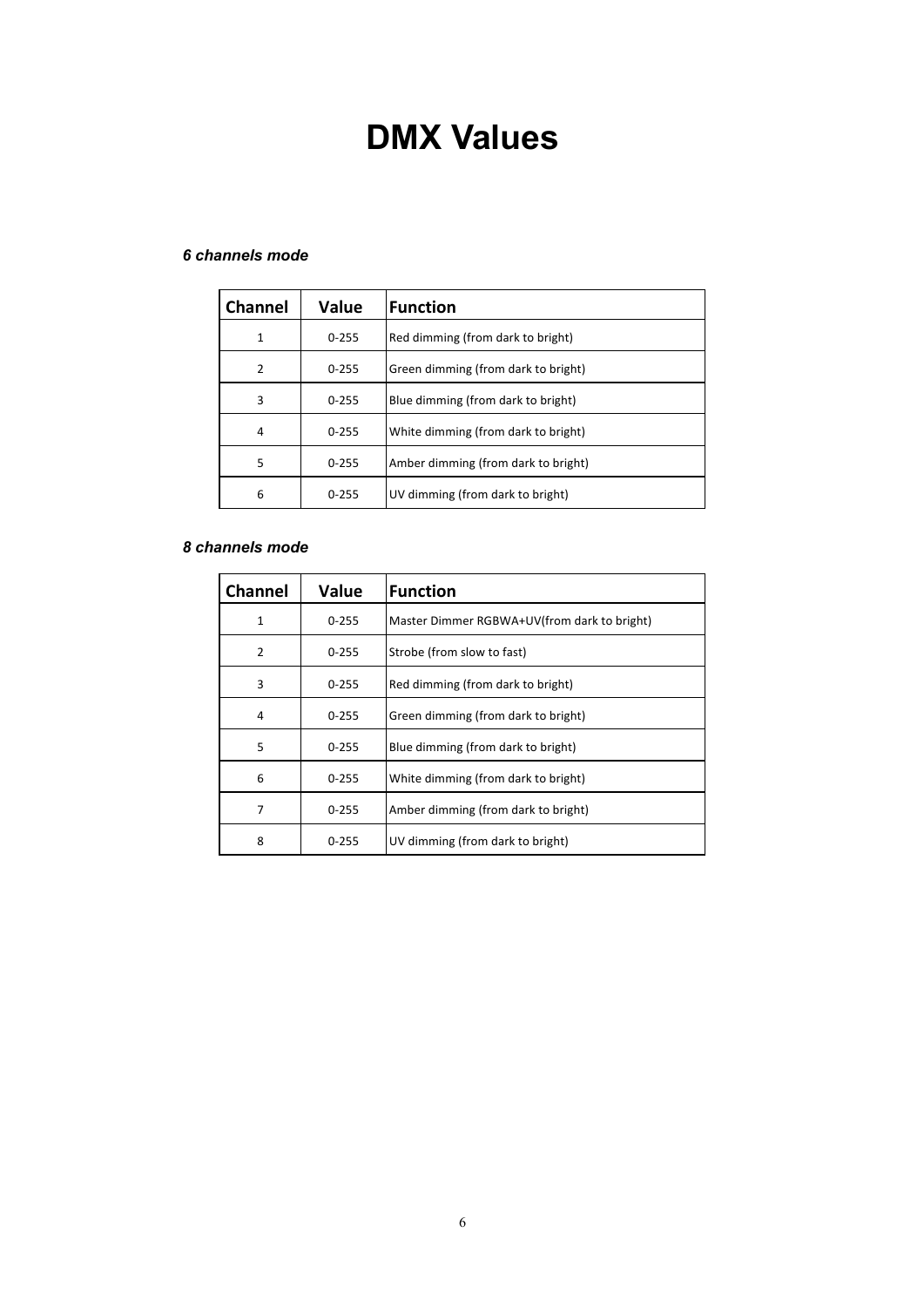#### *11 channels mode*

| <b>Channel</b> | Value     | <b>Function</b>                                                      |
|----------------|-----------|----------------------------------------------------------------------|
| 1              | 0-255     | Dimming                                                              |
| 2              | $0 - 255$ | Strobe                                                               |
| 3              | $0 - 25$  | Dimming                                                              |
|                | 26-35     | No function                                                          |
|                | 36-45     | Color jump                                                           |
|                | 46-55     | Gradient color change                                                |
|                | 56-65     | Color select (controlled by ch. 1)                                   |
|                | 66-75     | Color jump (controlled by ch. 1)                                     |
|                | 76-85     | Pulse/gradient color change (controlled by ch. 1)                    |
|                | 86-95     | Show 1 w gradient color change                                       |
|                | 96-105    | Show 2 w gradient color change                                       |
|                |           |                                                                      |
|                | 146-155   | Show7 w gradient color change                                        |
|                | 156-165   | Show 8 (controlled by ch. 1)                                         |
|                | 166-175   | Show 9 (controlled by ch. 1)                                         |
|                |           |                                                                      |
|                | 236-245   | Show 15 (controlled by ch. 1)                                        |
|                | 246-255   | Sound Active (controlled by ch. 1)                                   |
| 4              | $0 - 30$  | Dimming                                                              |
|                | 31-45     | Show 1 (controlled by ch. 1)                                         |
|                | 46-60     | Show 2 (controlled by ch. 1)                                         |
|                |           |                                                                      |
|                | 240-255   | Show 15 (controlled by ch. 1)                                        |
|                |           | Direction of LED running (0-127, toward left, 128-255, toward right) |
| 5              | $0 - 255$ | Speed control from slow to fast                                      |
| 6              | $0 - 255$ | Red dimming (from dark to bright)                                    |
| 7              | $0 - 255$ | Green dimming (from dark to bright)                                  |
| 8              | $0 - 255$ | Blue dimming (from dark to bright)                                   |
| 9              | $0 - 255$ | White dimming (from dark to bright)                                  |
| 10             | $0 - 255$ | Amber dimming (from dark to bright)                                  |
| 11             | $0 - 255$ | UV dimming (from dark to bright)                                     |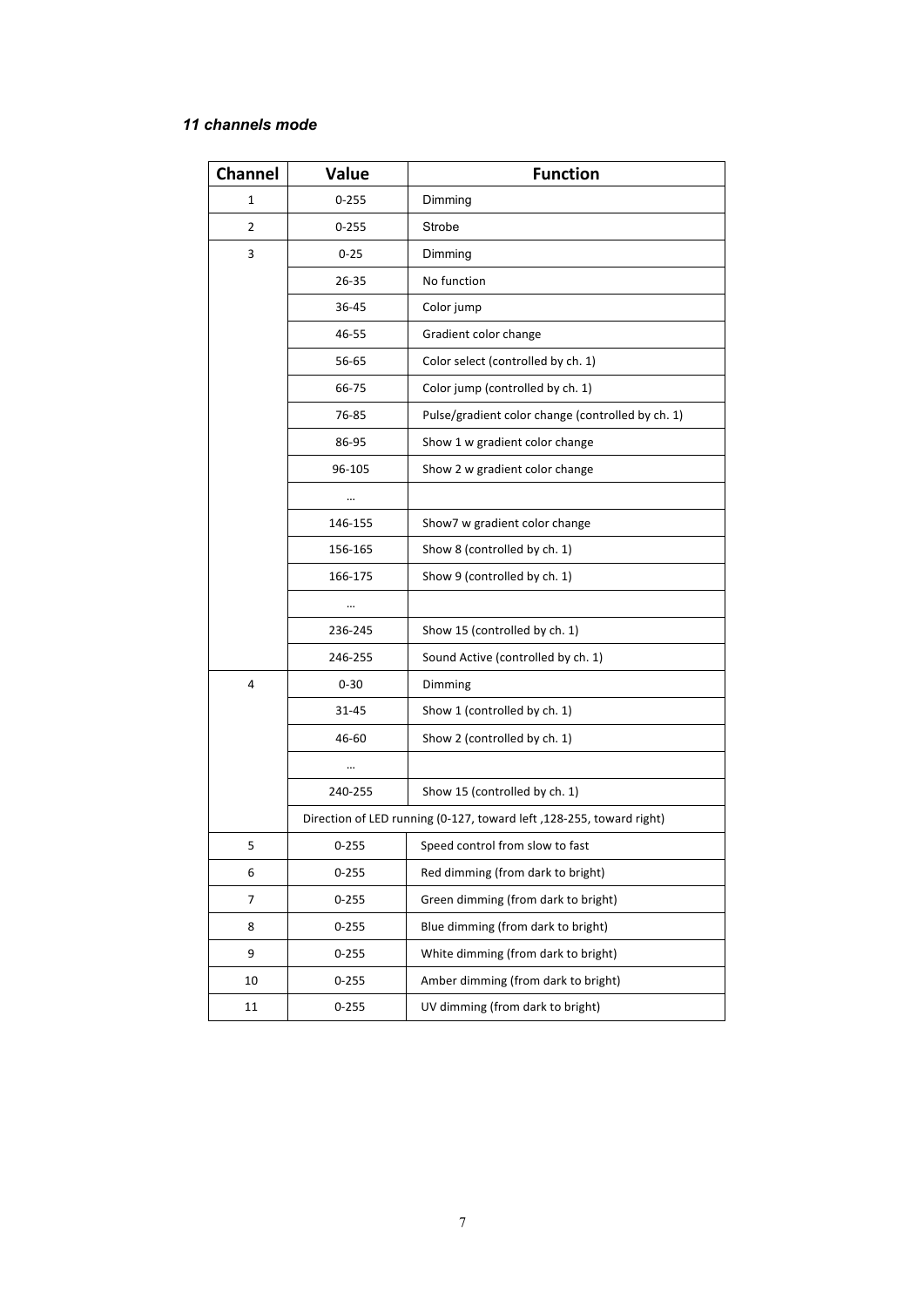#### *channels mode*

| <b>Channel</b> | Value     | <b>Function</b>                        |
|----------------|-----------|----------------------------------------|
| $\mathbf{1}$   | $0 - 255$ | Red1 dimming (from dark to bright)     |
| 2              | $0 - 255$ | Green1 dimming (from dark to bright)   |
| 3              | $0 - 255$ | Blue1 dimming (from dark to bright)    |
| 4              | $0 - 255$ | White1 dimming (from dark to bright)   |
| 5              | $0 - 255$ | Amber1 dimming (from dark to bright)   |
| 6              | $0 - 255$ | UV1 dimming (from dark to bright)      |
| 7              | $0 - 255$ | Red2 dimming (from dark to bright)     |
| 8              | $0 - 255$ | Green2 dimming (from dark to bright)   |
| 9              | $0 - 255$ | Blue2 dimming (from dark to bright)    |
|                |           |                                        |
| 70             | $0 - 255$ | White 12 dimming (from dark to bright) |
| 71             | $0 - 255$ | Amber12 dimming (from dark to bright)  |
| 72             | $0 - 255$ | UV12 dimming (from dark to bright)     |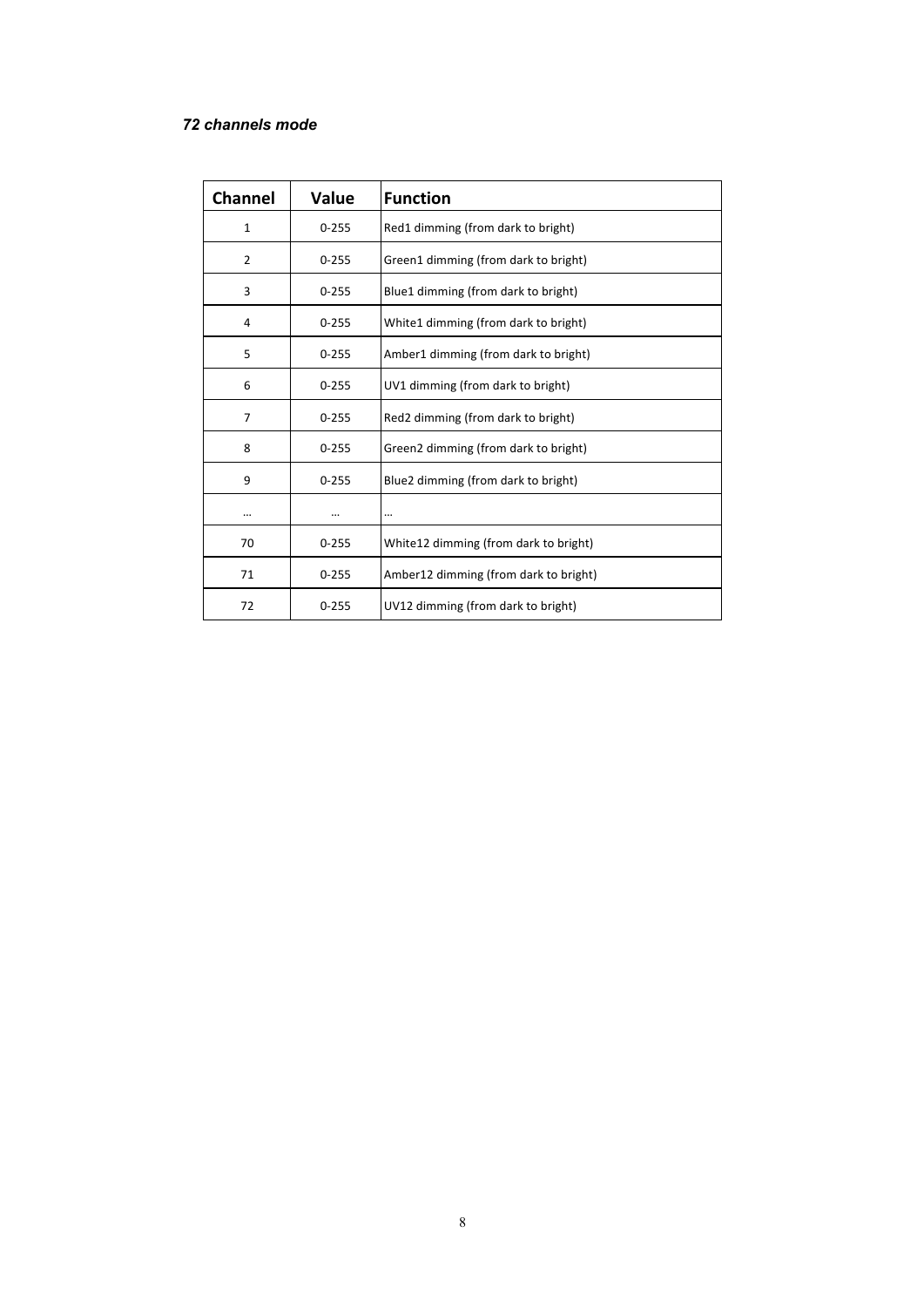# **Infrared Remote (IR) Control**

To use the IR remote, simply point the remote at the IR receiver on the lighting fixture. The IR receiver on the StageBar HEX 12 is located front panel with the LED lenses.



### **Black Out**

Black Out mode instantly turns all LED's off.

Press the **Black Out** button to engage or disengage Black Out mode.

#### **Addr**

Address mode enables you to set the DMX Address of the fixture.

To set up a new DMX address, Press the **Addr** button, then press **(+)** or **(-)** to increase or decrease the DMX Address Value.

### **Sound**

Sound-Active mode enables the light to respond to ambient sounds in the room using the fixture's built-in microphone.

Press the **Sound** button to activate Sound-Active mode. Press **(+)** or **(-)** to increase or decrease sound sensitivity based on the playback level of the music.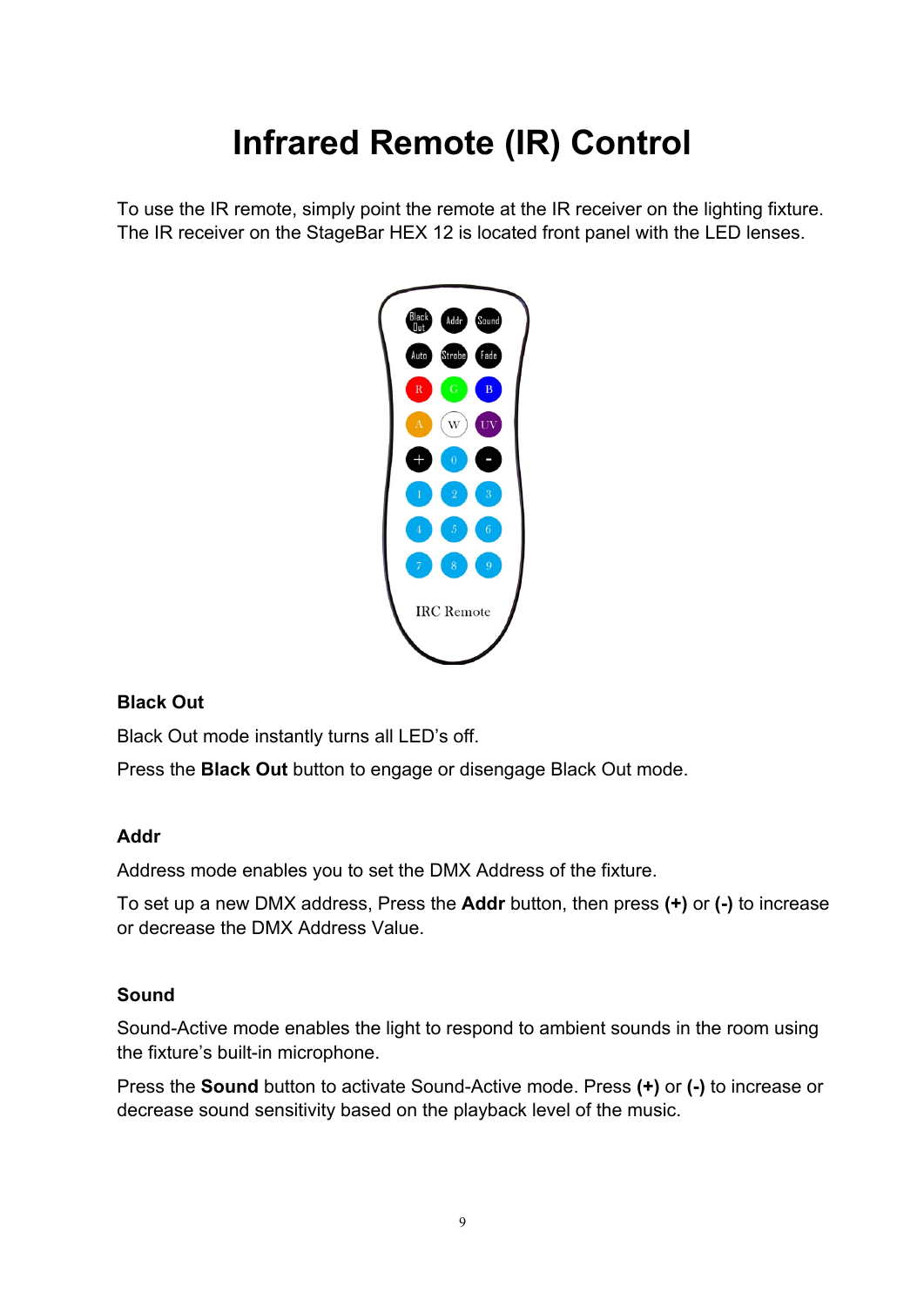#### **Auto**

In Auto mode, the light loops through various preprogrammed colors.

To turn on Auto mode, press the **Auto** button, then press (+) or (-) to increase or decrease the speed of the program.

#### **Strobe**

In Strobe mode, the light will flash at the desired rate.

To turn on Strobe mode, press the **Strobe** button, then press (+) or (-) to increase or decrease the strobing rate. You can change the color using manual color mixing (more below).

#### **Fade**

In Fade Mode, the light creates smooth, gradual color transitions.

To turn on Fade mode, press the **Fade** button, then press **(+)** or **(-)** to increase or decrease the speed of the program.

#### **Manual Color Mixing**

To begin mixing colors, press the Red **(R)**, Green **(G**), Blue **(B)**, or White **(W)** button, then press **(+)** or **(-)** to increase or decrease the brightness of each color. Continue with the next color until you achieve your desired color.

#### **Color Presets**

10 preset colors can be accessed from the IR Remote. Press any number between (0) and (9) to set a color.

- 0 Red
- 1 Green
- 2 Blue
- 3 Amber
- 4 White
- 5 UV
- 6 Yellow
- 7 Magenta
- 8 Red/Orange
- 9 Pink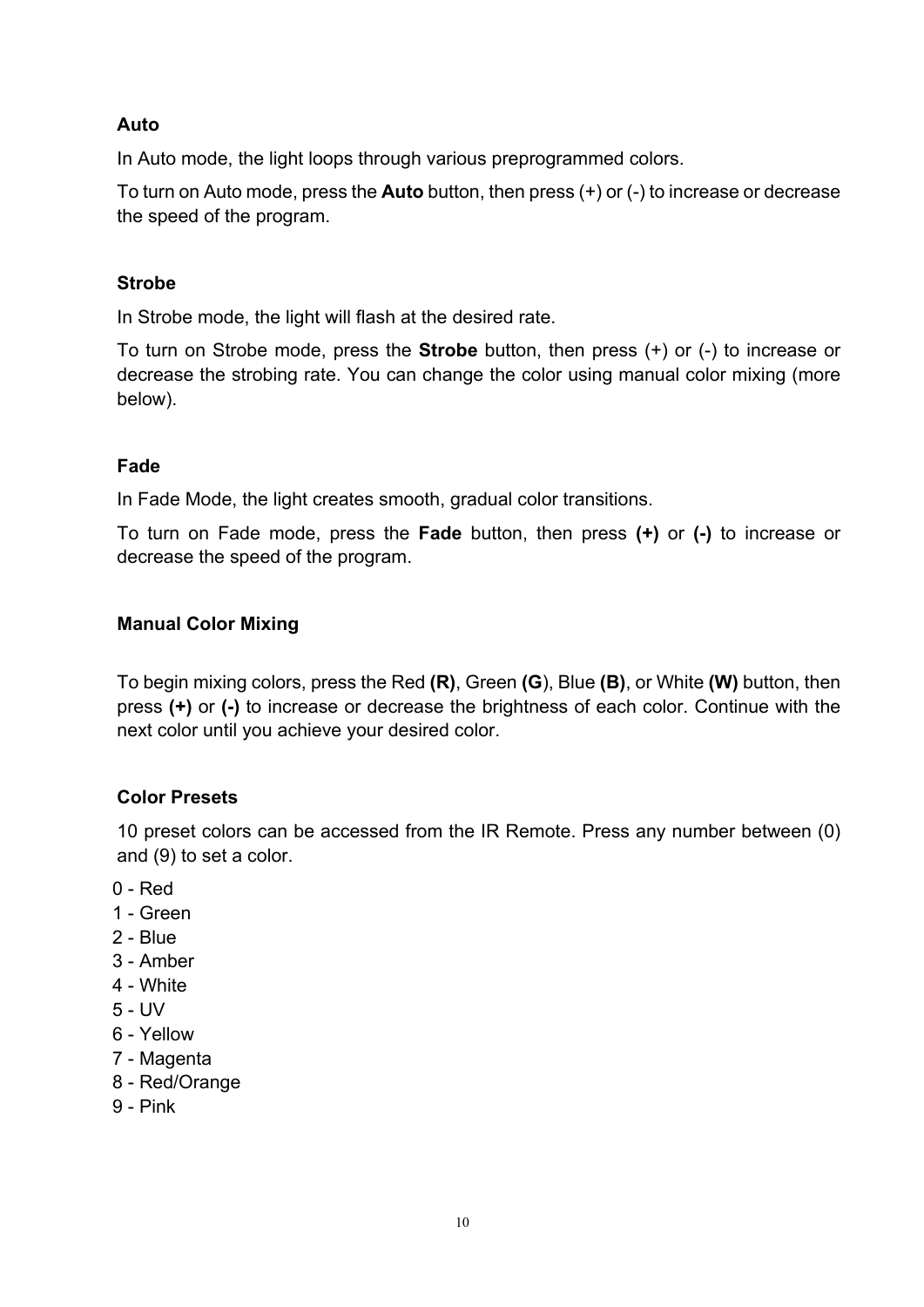# **Setup & Connections**

### ① **Wired DMX Cable Connections**

Use a DMX to cable to connect to the in/out sockets on the bottom of the light for use with a cabled connection for DMX 512 control.



### **Troubleshooting**

| Problem                              | Solutions                                                                                                                                                                                      |
|--------------------------------------|------------------------------------------------------------------------------------------------------------------------------------------------------------------------------------------------|
| No DMX control                       | Make sure that the DMX cable is properly connected<br>Make sure that the DMX controller is operational<br>Check the DMX cable for tears or breaks<br>Make sure that the fixture is in DMX mode |
| Fixture does not<br>respond to sound | Make sure that the fixture is in Sound Active mode.                                                                                                                                            |